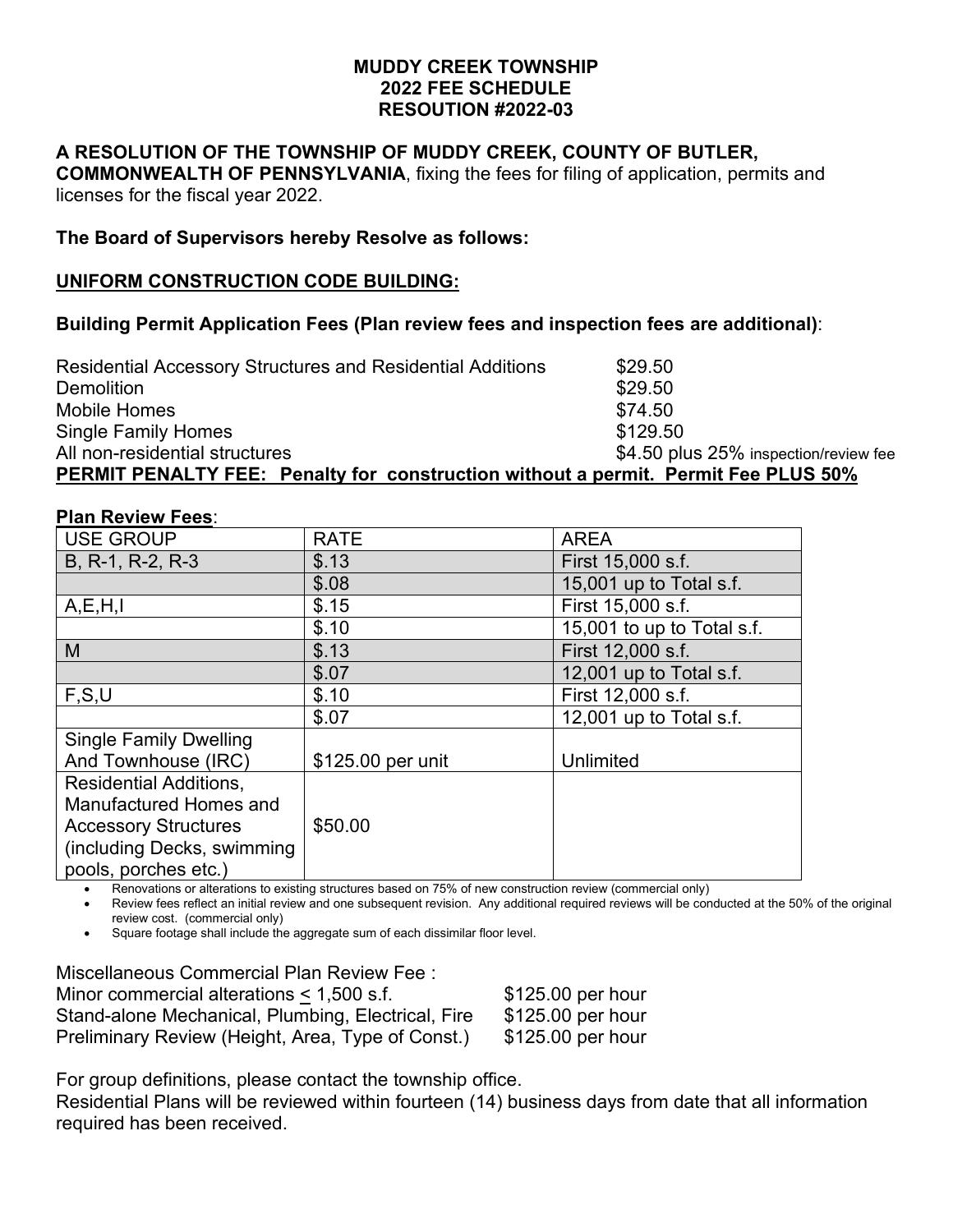Commercial Plans will be reviewed within thirty (30) business days from date that all information required has been received.

## **Rates for Inspection Services**:

(Fee per square foot of construction (gross aggregate)

| Group                     | Description                                   | Fee per square foot |
|---------------------------|-----------------------------------------------|---------------------|
| <b>ALL</b>                | Demolition, commercial occupancy              | \$140.00 Flat Rate  |
| $A-1$                     | <b>Assembly Theaters</b>                      | .350                |
| $A-2$                     | Assembly, night clubs, assembly, restaurants, | .350                |
|                           | bars, banquet halls                           |                     |
| $A-3$                     | <b>Assembly Churches</b>                      | .300                |
| $A-3$                     | Assembly, general community halls, libraries, | .350                |
|                           | museums                                       |                     |
| $A-4$                     | Assembly arenas                               | .300                |
| B                         | <b>Business</b>                               | .350                |
| E                         | Education                                     | .400                |
| $F-1$                     | Factory and Industrial, moderate hazard       | .250                |
| $F-2$                     | Factory and Industrial, low hazard            | .250                |
| $H-1$                     | High Hazard, explosives                       | .300                |
| H-2 through H-4           | <b>High Hazard</b>                            | .300                |
| $H-5$                     | <b>Hazardous Production</b>                   | .300                |
| $I-1$                     | Institutional, supervised environment         | .350                |
| $I-2$                     | Institutional, incapacitated                  | .350                |
| $I-3$                     | Institutional, restrained                     | .400                |
| $\overline{\phantom{0}}$  | Institutional, day care                       | .400                |
| $\overline{\mathsf{M}}$   | Mercantile                                    | .300                |
| $R-1$                     | Residential, hotels                           | .350                |
| $R-2$                     | Residential, multiple family                  | .350                |
| $R-3$                     | Residential, one and two family               | .550                |
| $R-4$                     | Residential, care/assisted living             | .350                |
| $S-1$                     | Storage, moderate hazard                      | .250                |
| $S-2$                     | Storage, low hazard                           | .225                |
| $\cup$                    | Utility, miscellaneous                        | .250                |
| <b>Manufactured Homes</b> | Without basement                              | \$450.00            |
| <b>Manufactured Homes</b> | With basement                                 | \$650.00            |
| Communication             | w/associated equipment                        | \$250.00/ tower     |
| <b>Towers</b>             |                                               |                     |
| Occupancy permits,        | Accessory to one- and two-family dwellings    | \$125.00            |
| demolition, decks,        |                                               |                     |
| porches, roofs,           |                                               |                     |
| swimming pools            |                                               |                     |

Gross aggregate shall include the sum of the square footage on each floor including the basement not to exceed 50,000 s.f.

Fee includes all UCC required inspections (building general, mechanical, plumbing, energy and accessibility)

Square footage for residential one- and two-family dwellings shall be calculated based upon maximum building footprint. Additions to residential structures shall be the base rate per schedule plus \$100.00

Alterations to existing structures shall be calculated at 75% of the chart rate for the renovated area.

Manufactured (HUD) homes shall be inspected for a flat fee of \$450.00 plus \$200.00 where basement provided.

Occupancy Permits, Signs, Antenna, Demolitions, Decks, porches, roof replacement, pools etc. accessory to one- and two-family dwellings shall be inspected for a fee of \$135.00

Communication towers and associated equipment shall be inspected for a flat fee of \$250.00 per tower.

Itemized Fees for Installations/Alterations not relating to new work or additions: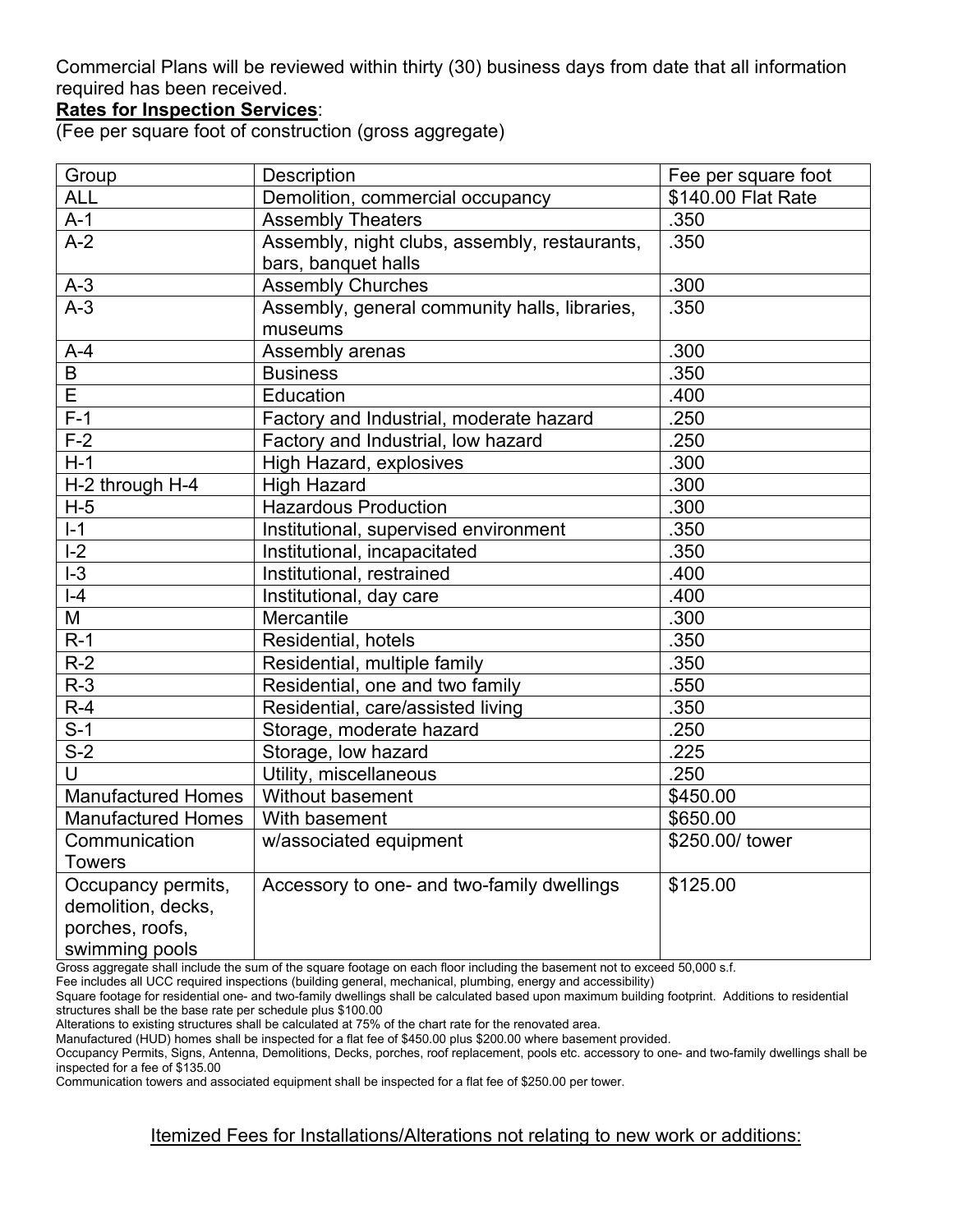The following fees apply to the installation or alteration of fixtures common with electrical work. A fee of \$75 per inspection shall apply where an installation or inspection required is not listed below.

Residential Electrical Inspections (IRC)

 $*$ IRC Electrical installation inspections (2 site visits – rough inspection, Final inspection)

▶ Alterations and Additions 6175.00 (\$65 each additional inspection)

**PLUS**

 $\ge$  All new service equipment up to 400 A  $$85.00$  plus \$10 per meter

\*IRC Electrical installation inspection (4 site visits – Temp, rough inspection, final inspection, service)

▶ Complete Single-Family Dwelling \$295.00 (\$75 ea. additional inspection)

Residential Electrical Work Other Than Additions/Alterations:

|                                                        |                      | INGSIYOHUGI LIGUULGI YYUIN UUTOI TITAIT AYYINDIIS/ANGIANUIIS. |
|--------------------------------------------------------|----------------------|---------------------------------------------------------------|
| NEC installation inspection (1 site visit)             |                      |                                                               |
| $\triangleright$ Service Upgrade or Rewire             |                      | \$85.00 plus \$10/meter over 1                                |
| Solar PV                                               |                      | $$235 + $75$ for new service                                  |
| $\triangleright$ Swimming Pools                        | Above Ground/Hot Tub | \$95.00                                                       |
|                                                        | In Ground            | \$135.00 (2 site visits)                                      |
| $\triangleright$ Heating/AC Equipment                  |                      | \$55.00/unit                                                  |
| Generators                                             |                      | \$85.00/unit                                                  |
| $\triangleright$ Transformers                          |                      | \$80.00/unit                                                  |
| $\triangleright$ Appliance (dishwasher/disposal etc.)  |                      | \$55.00/unit                                                  |
| $\triangleright$ Septic, Grinder and related equipment |                      | \$250.00/unit                                                 |
|                                                        |                      |                                                               |

## Commercial Electrical New Work/Alterations

 $\triangleright$  Cost per square foot of structure (up to 40,000 sf) \$85. Plus .10 x gross SF

## Commercial Electrical Work Other than New Work/Alterations

# Electrical Services

| > Temporary Service                                |                                                                         | \$85.00 (1 site visit)                                  |
|----------------------------------------------------|-------------------------------------------------------------------------|---------------------------------------------------------|
| $\triangleright$ Permanent Service (Up to 200 amp) |                                                                         | \$85.00 (1 site visit)                                  |
|                                                    | (Over 200 amp)                                                          | \$95.00 (1 site visit)                                  |
|                                                    | (each additional meter) \$15.00 per socket                              |                                                         |
| $\triangleright$ Signs                             |                                                                         | \$95.00/unit                                            |
| Solar PV                                           |                                                                         | $$255 + $25$ (each array over 4) + \$75 for new service |
| $\triangleright$ Public Swimming Pool              |                                                                         | \$350.00                                                |
| $\triangleright$ Site Lighting                     |                                                                         | \$80.00 plus \$5.00 fixture unit                        |
| $\triangleright$ Fire Alarm                        |                                                                         | \$265.00                                                |
| $\triangleright$ Individual Equipment              |                                                                         | \$55/per fixture                                        |
|                                                    | *Additional inspections above minimum done at \$75 per additional visit |                                                         |
|                                                    |                                                                         |                                                         |

## Residential Plumbing Work Other Than Additions/Alterations

Fixture drain & supply Installed (water closet, lavatory, hose bibb, etc.): 1,2 Residential:

- ▶ New work 1-5 fixtures \$20.00/fixture  $\triangleright$  New work between 5-25 fixtures  $$135.00$  $\geq$  New work > 25 fixtures  $$95.00 + $5.00$  for each fixture over 25
- 

Commercial:

▶ New work 1-5 \$25.00/fixture

 $\geq$  New work between 5-25 fixtures  $$165.00$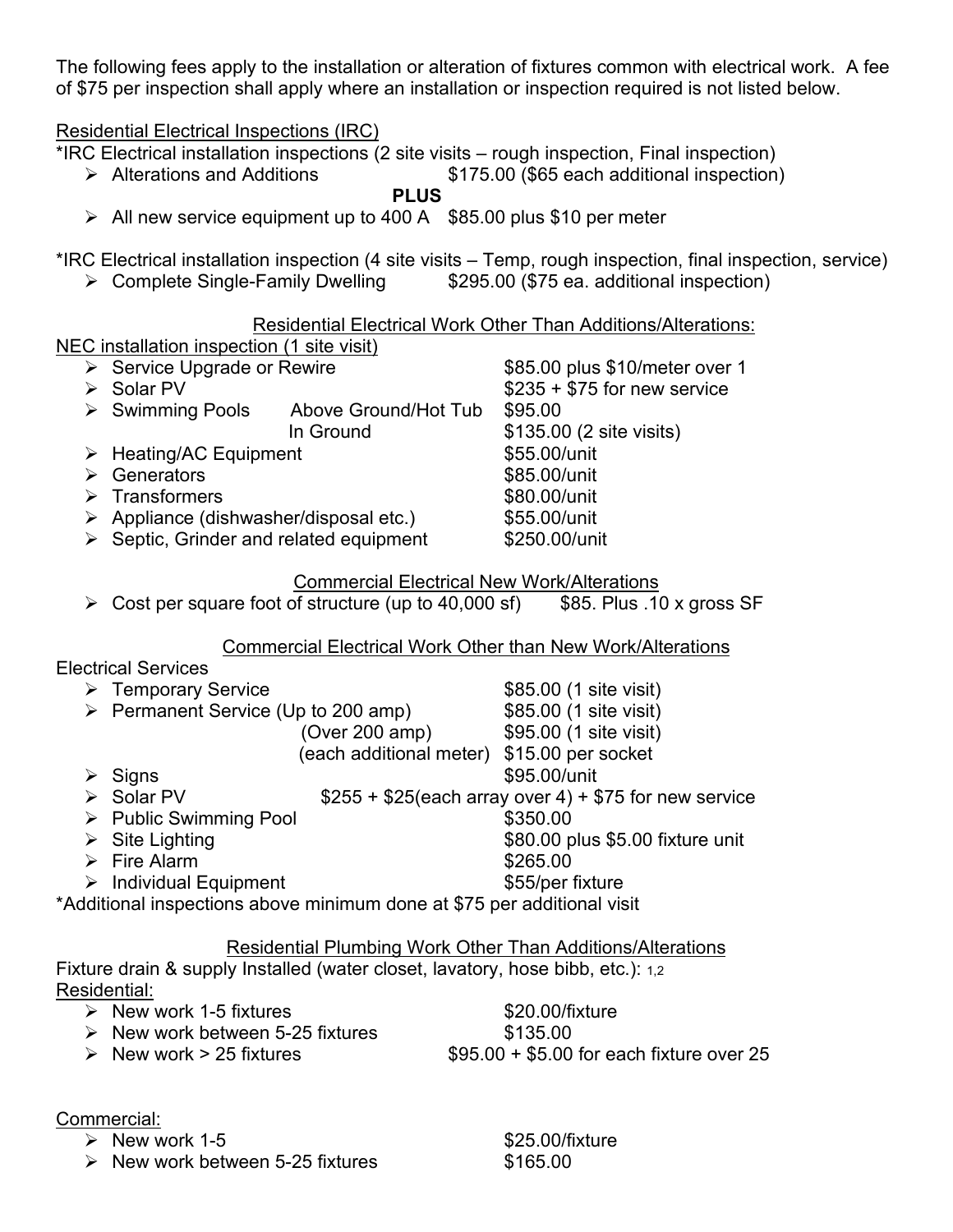## Equipment Installation:

Radiant Heating System \$165.00 (2 site inspections) <sup>2</sup>

1 Pricing includes 3 site inspections: (1 underground, 1 rough, 1 final)

2 Additional inspections required above minimum done a \$65 per additional visit

| Residential                                                                                                                                                                                                                                                  | Commercial                                                                         |  |
|--------------------------------------------------------------------------------------------------------------------------------------------------------------------------------------------------------------------------------------------------------------|------------------------------------------------------------------------------------|--|
| \$75.00                                                                                                                                                                                                                                                      | \$95.00                                                                            |  |
| \$95.00                                                                                                                                                                                                                                                      | \$145.00                                                                           |  |
|                                                                                                                                                                                                                                                              |                                                                                    |  |
| \$75.00/unit                                                                                                                                                                                                                                                 | \$95.00/unit 2                                                                     |  |
|                                                                                                                                                                                                                                                              | \$125.00/unit 2                                                                    |  |
| $\triangleright$ New/Replaced Duct system (Res & Comm)<br>$$95.00 + .01 \times \text{cost of duct system}$<br>1 Pricing includes 2 site inspections: (1 rough, 1 final)<br>2 Additional inspections required above minimum done at \$45 per additional visit |                                                                                    |  |
|                                                                                                                                                                                                                                                              |                                                                                    |  |
| \$195.00                                                                                                                                                                                                                                                     | \$350.00                                                                           |  |
|                                                                                                                                                                                                                                                              |                                                                                    |  |
| \$95.00                                                                                                                                                                                                                                                      | \$275.00                                                                           |  |
|                                                                                                                                                                                                                                                              | Additional inspections required above minimum done at \$45.00 per additional visit |  |

| <b>ASSESSMENT PERMIT:</b>                                                          |         |
|------------------------------------------------------------------------------------|---------|
| Accessory buildings or structures that                                             | \$25.00 |
| do not qualify for Uniform Construction Code compliance.                           |         |
| PERMIT PENALTY FEE: Penalty for construction without a permit. Permit Fee PLUS 50% |         |

## **SUBDIVISION/LAND DEVELOPMENT:**

|    | 1. Lot Line Revision/Minor Revision Review<br>Administrative Fee<br><b>Recording Fee Escrow **</b><br>Engineering Base Fee Escrow* | \$50.00<br>\$45.00/page<br>\$250.00          | \$345.00 |
|----|------------------------------------------------------------------------------------------------------------------------------------|----------------------------------------------|----------|
| 2. | Two through Four Lots<br><b>Administrative Fee</b><br>Recording Fee Escrow**<br><b>Engineering Base Fee Escrow *</b>               | \$100.00<br>\$45.00/page<br>\$400.00         | \$545.00 |
| 3. | Five through Ten Lots<br><b>Administrative Fee</b><br>Recording Fee Escrow**<br><b>Engineering Base Fee Escrow *</b>               | \$225.00<br>\$45.00/page<br>\$400.00         | \$670.00 |
|    | 4. Eleven and Up<br><b>Administrative Fee</b><br>Recording Fee Escrow **<br><b>Engineering Fee Escrow *</b>                        | \$225.00<br>\$45.00/page<br>\$400.00 per lot |          |

→ Water Heater/Boiler replacement \$95.00/unit (1 inspection) 2<br>
→ Radiant Heating System \$165.00 (2 site inspections) 2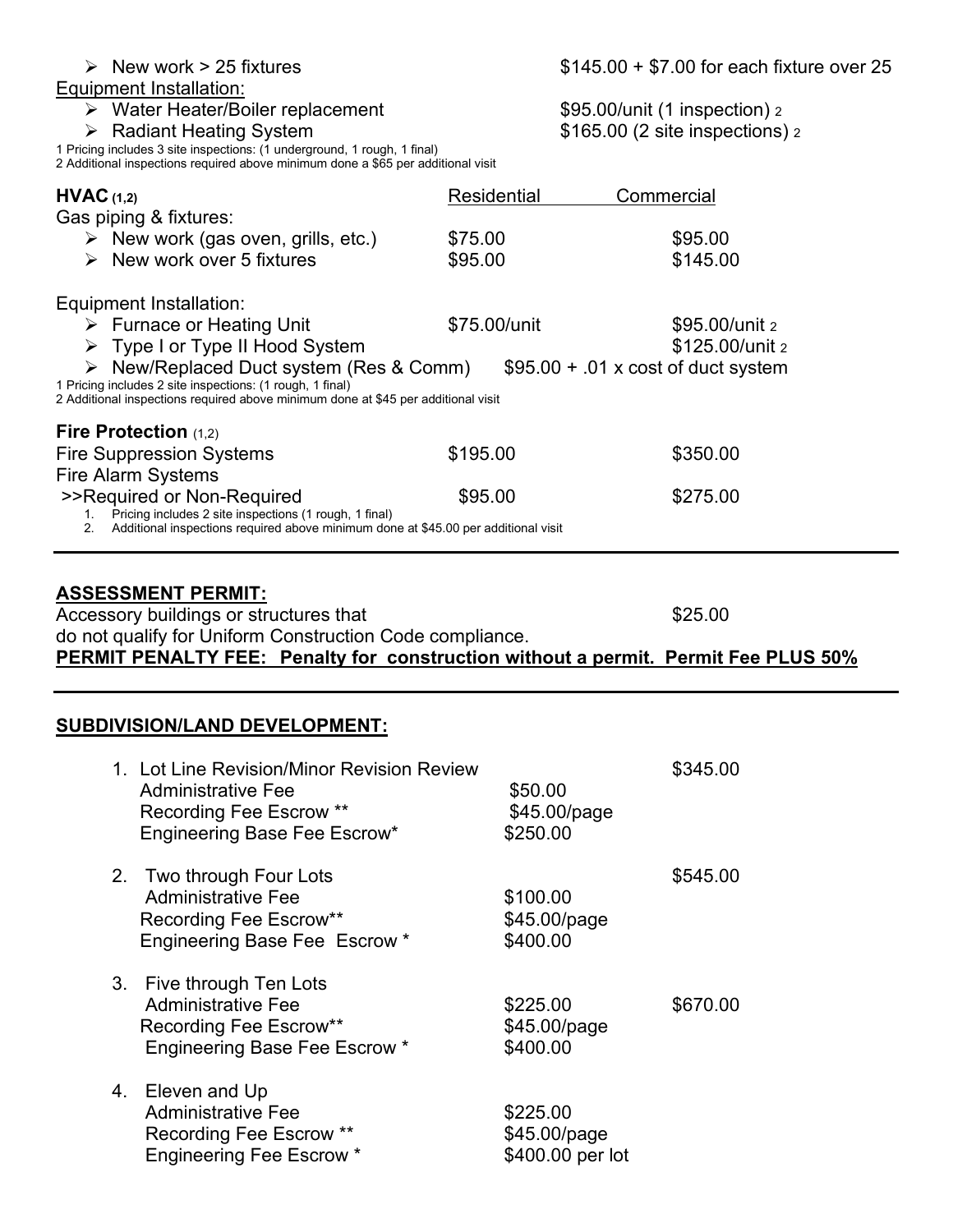| 5. Residential Land Development     | \$525.00                                         |
|-------------------------------------|--------------------------------------------------|
| <b>Administrative Fee</b>           | \$75.00                                          |
| Recording Fee Escrow**              | \$45.00/page                                     |
| Engineering Base Fee Escrow *       | \$400.00                                         |
| 6. Non-Residential Development      |                                                  |
| <b>Administrative Fee</b>           | \$125.00                                         |
| Recording Fee Escrow**              | $$45$ /page                                      |
| Engineering Fee (Base Rate) Escrow* | \$600.00                                         |
| <b>Engineering Fee Escrow *</b>     | \$100.00 - Additional per acre after five acres. |

\*Any engineering fees that exceed the base rate fee incurred by the township will be the responsibility of the applicant.

\*\*The applicant will be responsible to reimburse the Township for any costs incurred above and beyond the fees listed in the fee schedule. Plans will not be recorded until all fees have been paid.

| <b>DRIVEWAY PERMIT</b> (Plus storm water, road occupancy, and/or engineering fee if applicable) |          |
|-------------------------------------------------------------------------------------------------|----------|
| Newly Constructed Driveway Permit Application                                                   | \$25.00  |
| New Driveway Engineer Fee                                                                       | \$125.00 |
| <b>Existing Driveway Permit Application</b>                                                     | \$25.00  |
| <b>Existing Driveway Modification Inspection Fee</b>                                            | \$25.00  |
|                                                                                                 |          |

\*Engineering fee incurred for driveway

Modification from the original application submission will be the responsibility of the Applicant.

# **PERMIT PENALTY FEE: Penalty for construction without a permit. Permit Fee PLUS 50%**

| <b>SEPTIC</b><br><b>Administrative Fee</b><br><b>Plus fees listed below for SEO services</b><br><b>Single Family Residential</b>                                                                                                                                                                                                                  | \$75.00/application                                                                          |
|---------------------------------------------------------------------------------------------------------------------------------------------------------------------------------------------------------------------------------------------------------------------------------------------------------------------------------------------------|----------------------------------------------------------------------------------------------|
| (in ground and elevated systems)                                                                                                                                                                                                                                                                                                                  | \$750.00 + Application fee                                                                   |
| Spray Irrigation System (IRSIS)<br>Soil profile<20,000 s.f.<br>Soil profile 20,000 to 39,999 s.f.<br>$>40,000$ s.f.<br>Review Design (Issue/Deny) Permit 20,000 sf<br>Review Design (Issue/Deny) Permit 20,001 to 39,999 sf<br>Review Design (Issue/Deny) Permit 40,000 +<br><b>Pre-Construction Inspection</b><br>Final Inspection (All systems) | \$325.00<br>\$350.00<br>\$375.00<br>\$150.00<br>\$175.00<br>\$200.00<br>\$125.00<br>\$150.00 |
| Total Fee 20,000 s.f.<br>Total Fee 20,0001 to 39,999 s.f.                                                                                                                                                                                                                                                                                         | \$750.00 + Application fee<br>\$800.00 + Application fee                                     |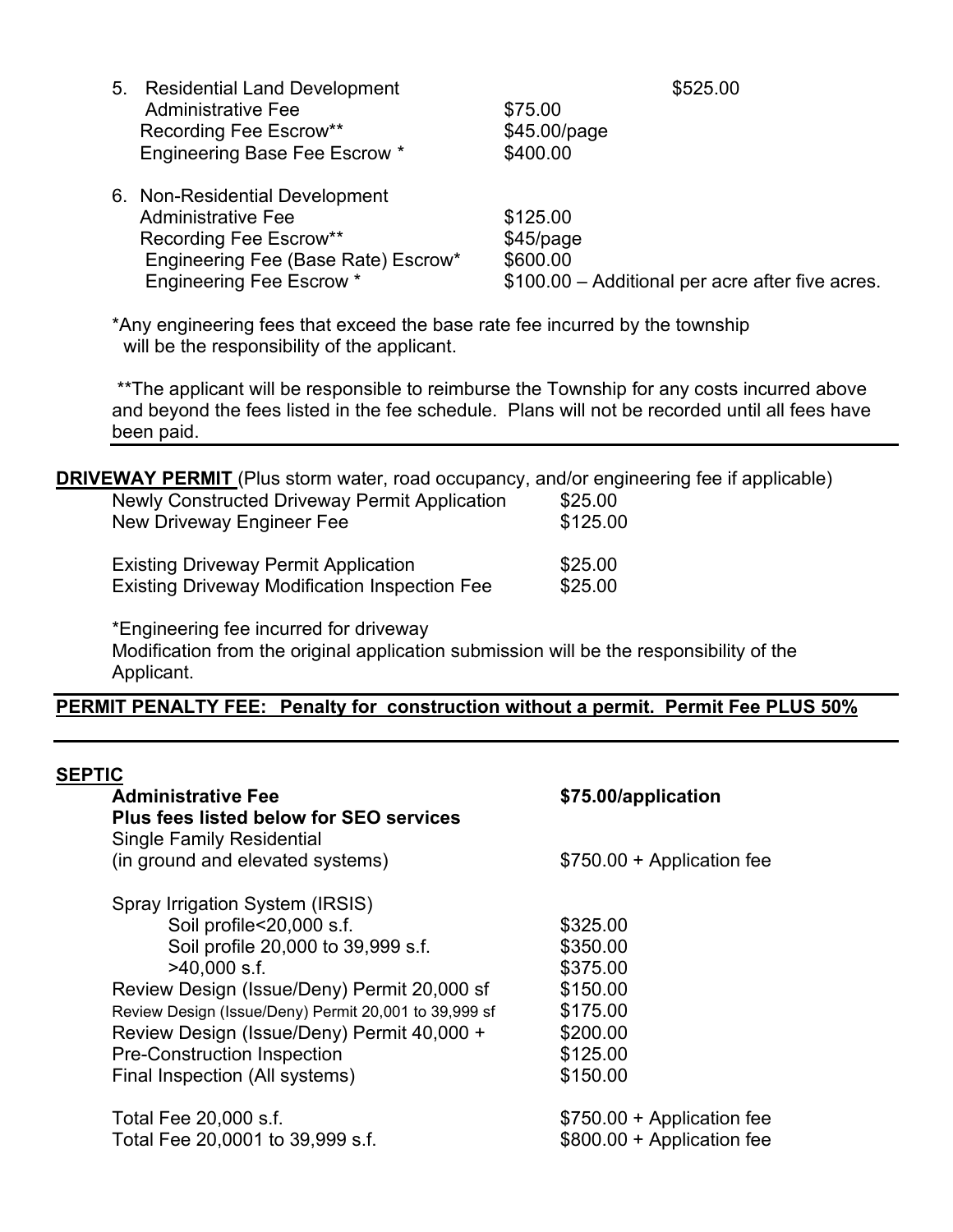|                                                                    | <b>COMMITMED CIGIT MISULATION AT MULTIMATION TO COMMITMENT OVSIGN</b><br>(Inground and elevated systems) |            |              |
|--------------------------------------------------------------------|----------------------------------------------------------------------------------------------------------|------------|--------------|
|                                                                    |                                                                                                          | 200-799gpd | 800-1199 gpd |
| <b>Site Investigation and or Soil Evaluation</b><br>(up to 5 pits) |                                                                                                          | \$300.00   | \$325.00     |
| Percolation Test (up to 8 holes)                                   |                                                                                                          | \$300.00   | \$325.00     |
| Review Design (Issue / Deny Permit)                                |                                                                                                          | \$100.00   | \$125.00     |
| Interim Inspection                                                 |                                                                                                          | \$75.00    | \$75.00      |
| <b>Final Inspection</b>                                            |                                                                                                          | \$75.00    | \$100.00     |
|                                                                    | <b>Total Fee:</b>                                                                                        | \$850.00   | \$950.00     |

# **Commercial / Institutional / Multifamily / Community System**

**Alternate Systems Requiring A Morphological Survey**

| Assisting the Soil Scientist with a Morphological Survey or evaluation |                           |
|------------------------------------------------------------------------|---------------------------|
| of the site soils                                                      | \$300.00                  |
| Inspection of design drawings and issuing of a permit                  | \$175.00                  |
| Pre-Construction Inspection/meeting                                    | \$125.00                  |
| Final Inspection                                                       | \$150.00                  |
|                                                                        | <b>Total Fee \$750.00</b> |

# **(If percolation test is required within site additional \$300.00 fee will be required)**

# **Additional Fees**

| Alternate Site Pit & Perc. Testing per. D.E.P or Twp. Regulations<br>(up to 5 pits & 1 perc. up to 8 holes on same day as primary site testing) | \$150.00 each |
|-------------------------------------------------------------------------------------------------------------------------------------------------|---------------|
| Verification of Prior Testing                                                                                                                   | \$100.00      |
| <b>Granny Plats</b><br>(Twp. determines if hardship)                                                                                            | \$150.00      |
| 10-acre exemption (\$25.00 by applicant \$100.00 by Twp).<br>(If Municipality does not prohibit the use of exemption)                           | \$175.00      |
| New Septic Tank, Dose Tank, Holding Tank or<br>Distribution box installation (per tank or item)                                                 | \$200.00      |
| Non-Building Waiver or lot line revision per. system walk around                                                                                | \$75.00       |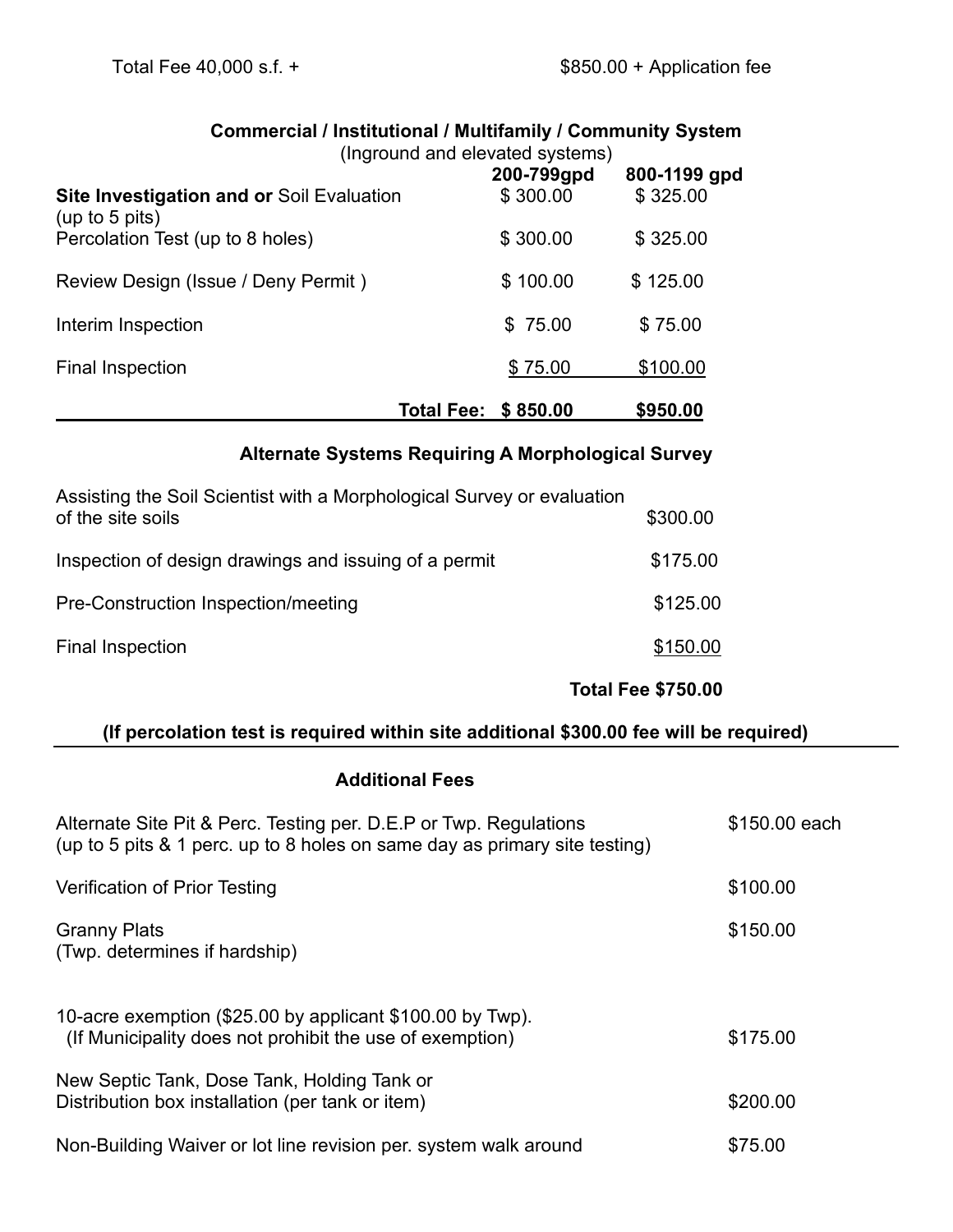| Walk Around for sewage facilities planning per. system                                                                                                                                                                                                                                                      | \$50.00                         |
|-------------------------------------------------------------------------------------------------------------------------------------------------------------------------------------------------------------------------------------------------------------------------------------------------------------|---------------------------------|
| Abandoned systems (system not used for more than 1 year and require Building permit)<br>Dye Test existing system (3 consecutive dye tests)                                                                                                                                                                  | \$405.00                        |
| <b>Planning Module Review</b>                                                                                                                                                                                                                                                                               | \$35.00                         |
| Dye Testing                                                                                                                                                                                                                                                                                                 | \$150.00                        |
| Unprepared Site charge                                                                                                                                                                                                                                                                                      | \$75.00                         |
| Fee to review design because original was returned for any cause                                                                                                                                                                                                                                            | \$50.00                         |
| Deny permit for any cause                                                                                                                                                                                                                                                                                   | \$75.00                         |
| Interim Inspection (if requested or required)                                                                                                                                                                                                                                                               | \$75.00                         |
| Pre-Construction Inspection/meeting (if requested or required)                                                                                                                                                                                                                                              | \$125.00                        |
| Each additional pits over 5 or perc. holes over 8 requested by land owner<br>or required on the same day as original testing                                                                                                                                                                                | \$25.00                         |
| Commercial, Institutional, Multi family or Community systems<br>greater than (3 EDU)1200gpd shall be \$950.00 + \$100.00 per. EDU(\$20.00 per line item) or if<br>Alternate system requiring Morphological Survey greater than (2 EDU)800gpd shall be<br>\$750.00+\$100.00 per. EDU (\$25.00 per line item) |                                 |
| System Inspections Per. Agreements or D.E.P Regulations                                                                                                                                                                                                                                                     |                                 |
| System or component that needs laboratory analysis<br>(Includes up to \$60.00 Lab Fees)                                                                                                                                                                                                                     | \$200.00                        |
| System or component that does not require lab.<br>Including Holding Tank (per tank)<br>If dye test is needed during inspection                                                                                                                                                                              | \$125.00<br>\$125.00            |
| <b>Miscellaneous and Enforcement Activities</b>                                                                                                                                                                                                                                                             |                                 |
| A Charge of \$65.00 per. hour will apply to the following including travel time:<br>Legal action including court hearings<br>Complaint Investigations (All complaints shall be written and signed)<br><b>Violation Investigations</b><br>Miscellaneous activities.                                          |                                 |
| PERMIT PENALTY FEE: Penalty for construction without a permit. Permit Fee PLUS 50%                                                                                                                                                                                                                          |                                 |
| <b>JUNKYARD PERMIT:</b><br>Non-Residential<br>200 Vehicles or more<br>50 to 100 Vehicles<br>\$50.00<br>Less than 50 Vehicles                                                                                                                                                                                | \$200.00<br>\$100.00<br>\$75.00 |

# **OVERWEIGHT HAULING**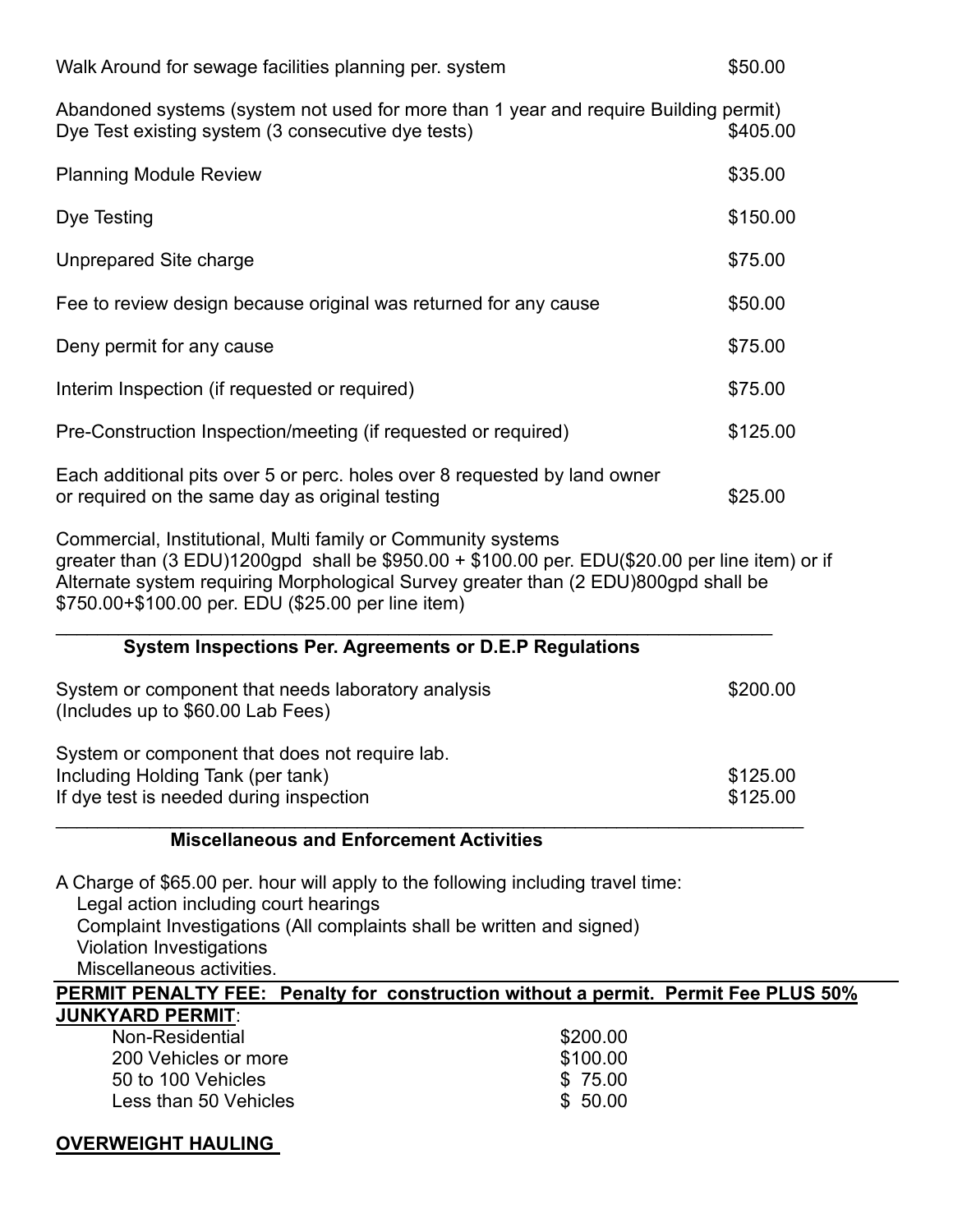| Bond:<br><b>Application/Administrative Fee</b><br>Road Inspection Fees (Pre/Post) | \$12,500 - \$50,000/mile<br>\$100.00<br>\$90.00                |
|-----------------------------------------------------------------------------------|----------------------------------------------------------------|
| <b>ROAD OCCUPANCY PERMIT:</b>                                                     |                                                                |
| <b>Administration Fee</b>                                                         | \$100.00                                                       |
| Road Inspection Fees (Pre/Post)                                                   | \$90.00                                                        |
| <b>Bonding</b>                                                                    | As determined by Board of Supervisors<br>Based on the project. |
| <b>EQUIPMENT RENTAL:</b>                                                          |                                                                |
| Dump Trucks with operator                                                         | \$80.00/hour                                                   |
| Dump Trucks with snow plow and Operator                                           | \$100.00/hour                                                  |
| Skid steer with operator                                                          | \$65.00/hour                                                   |
| Backhoe with operator                                                             | \$85.00/hour                                                   |
| Grader with operator                                                              | \$120.00/hour                                                  |
| Ford Truck with operator                                                          | \$60.00/hour                                                   |
| Ford Truck with snow plow and operator                                            | \$80.00/hour                                                   |
| Tractor with mower and operator                                                   | \$95.00/hour                                                   |
| Mini Excavator with operator                                                      | \$80.00/hour                                                   |
| Broom with operator<br>Manual Labor/Small hand tools                              | \$75.00/hour<br>\$50.00/hour                                   |
|                                                                                   |                                                                |
| <b>HIGHWAY OCCUPANCY PERMIT (PADOT)</b>                                           |                                                                |
| <b>Administrative Fee</b>                                                         | \$25.00                                                        |
| <b>Application Fee</b>                                                            | In accordance with                                             |
| Most recent edition of the "Schedule of Fees                                      |                                                                |
| for Highway Occupancy Permits" issued by PSATS                                    |                                                                |
| <b>Engineering Fee</b>                                                            | $$500.00+$                                                     |
| <b>GRADING PERMIT:</b>                                                            |                                                                |
| Application/Administrative Fee                                                    | \$25.00                                                        |
| <b>Engineer Review Fee</b>                                                        | $$100.00+$                                                     |
|                                                                                   |                                                                |
| <b>STORMWATER MANAGEMENT REVIEW:</b>                                              |                                                                |
| Application/Administrative Fee                                                    | \$100.00                                                       |
| <b>Engineer Fees</b>                                                              | \$800.00+                                                      |
|                                                                                   |                                                                |
| <b>FLOOD ZONE REVIEW:</b>                                                         |                                                                |
| Administrative Review (refundable if permit is not issued)                        | \$25.00                                                        |
| <b>Engineer Fees</b>                                                              | \$Actual costs+                                                |
| <b>Flood Zone Letters</b>                                                         | \$100.00/letter                                                |
|                                                                                   |                                                                |

# **PERMIT PENALTY FEE: Penalty for construction without a permit. Permit Fee PLUS 50% PUBLIC HEARING (UCC AND SEWAGE)**

## **RESIDENTIAL**

A: In submitting an application for a residential appeal, a filing fee of \$700.00 and an escrow deposit of \$500.00 is required.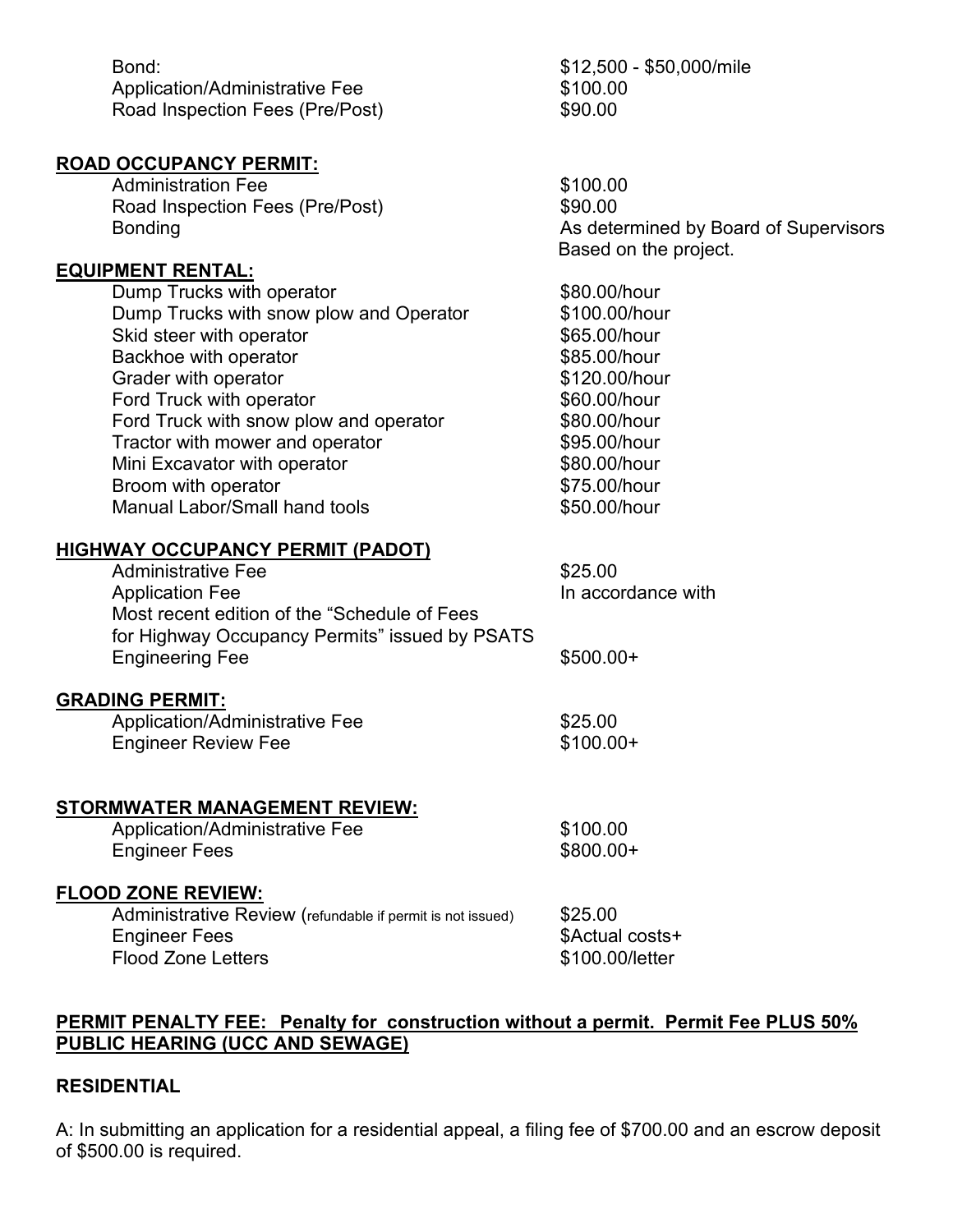B: In the event that the costs associated with processing the application to the Building Code Board of Appeals shall exceed the escrow amount, the applicant shall be required to deposit an additional sum in escrow to cover the additional costs.

# **COMMERCIAL**

A: In submitting an application for a commercial, institutional or industrial appeal, a filing fee of \$1750 and an escrow deposit of \$1000 is required.

B: In the event that the cost associated with processing the application to the Building Code Board of Appeals shall exceed the escrow amount*,* the applicant shall be required to deposit an additional sum in escrow to cover the additional costs.

# **APPEALS BOARD (No Hearing)**

Application/Hearing Fee: \$300.00 Plus any additional legal fees/engineering fees incurred by the township.

# **REAL ESTATE TAX COLLECTOR FEES**

Duplicate Tax Bill **Duplicate Tax Bill**  $$10.00/parcell$ Duplicate Receipt  $$10.00/p$ arcel Tax Certifications (3 years)  $$40.00/parcell$ Mobile Home Removal Permit<br>
Returned Check Fee<br>
\$37.00/return

## **MISCELLANEOUS**

Municipal No Lien Letters \$20.00/parcel Copies of Single Pages (Act 100) \$ .25/page Facsimile Fee  $\sim$  8 .25/page Email Fee  $\qquad \qquad$  \$ .25/page Certification of a record  $$5.00/c$ ertification Postage to mail records (Actual cost) Return Check Fee  $$37.00$ Mailing Planning Modules/Building Permits/ Engineering Plans **Engineering Plans 1988** Research by Office Staff  $$30.00/h$ our Subdivision/Land Development Ordinance \$25.00

\$37.00/returned check

Administrative Fees are non-refundable unless otherwise noted. Applicant is responsible to reimburse the Township for any costs incurred by the Township beyond the fees listed above for services performed by consultants for the Township at the normal rate charge.

Any engineering fees that exceed the base rate fee incurred by the township will be the responsibility of the applicant.

All engineer fees shall be paid prior to the issuance of any permit, letter or plans. The applicant will be responsible to reimburse the Township for any costs incurred above and beyond the fees listed in the fee schedule.

Resolution, or parts thereof in conflict with this Resolution be and is hereby repealed insofar as the same may effect this Resolution.